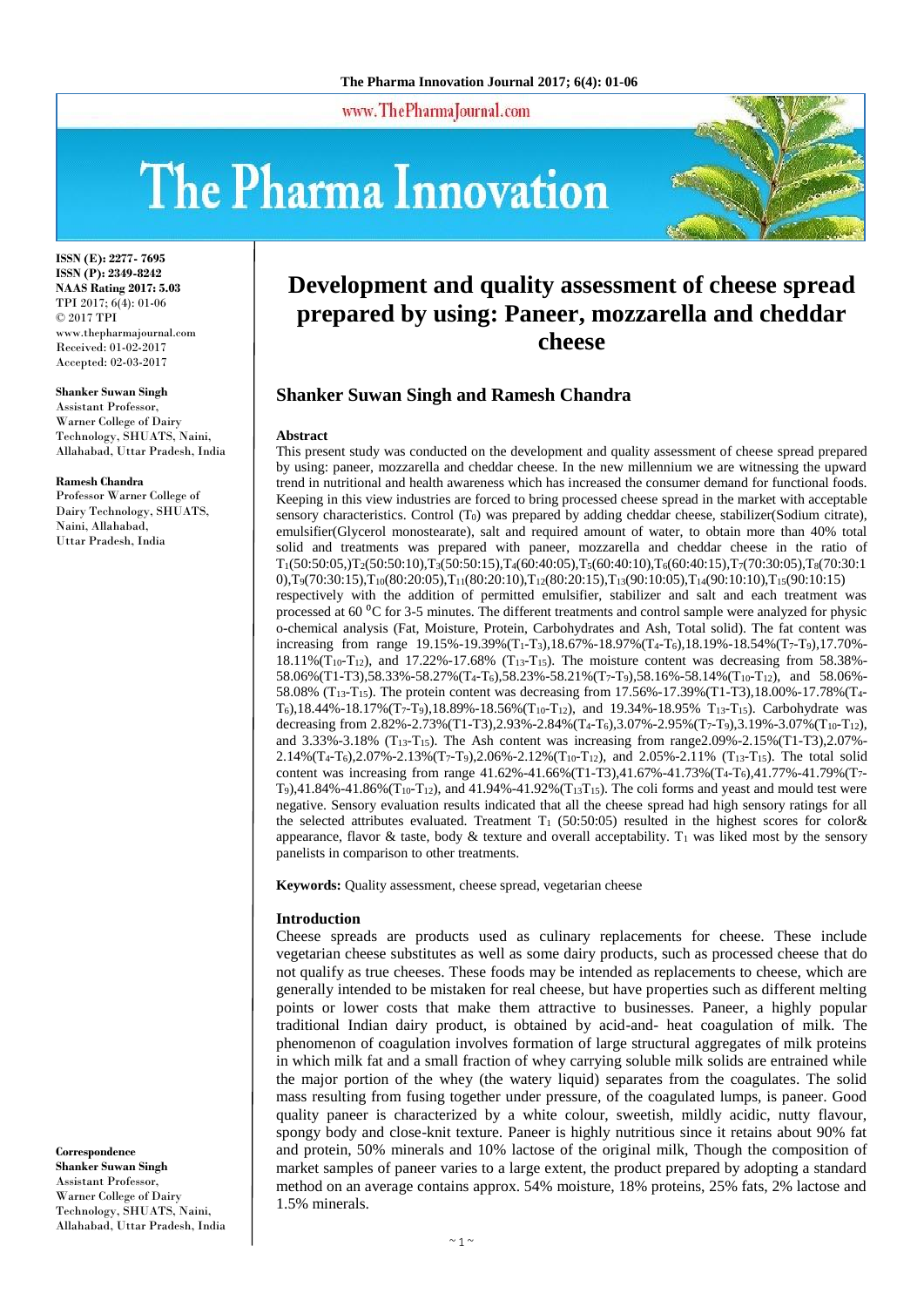According to the prevention of food Adulteration Act (1954), paneer shall contain no more than 70% moisture and the fat content should not be less than 50% of dry matter. Mozzarella cheese was originally manufactured from high-fat buffalo milk in the Battipaglia region of Italy. Mozzarella belongs to the cheese classified as "Pasta filata" or stretched curd cheese. The term 'Pasta-filata' is derived from an Italian phrase that literally means 'spun paste or stretched curd'. Mozzarella cheese is an unripened, soft and white cheese whose melting and stretching properties are highly suitable for Pizza making (Kindstedt, 1955) [6]. Although the demand of Mozzarella cheese is increasing due to expansion of pizza parlors and fast food chains. Therefore to improve the process and quality of local cheese in the dire need have time. Defects associated with mozzarella cheese include a rubbery tough, texture, lack of flavour, paleness or green tint, inability to melt and poor stretch ability (Fife *et al.* 1996)<sup>[7]</sup>. These functional properties of mozzarella cheese are influenced by a multitude of factors that include cheese composition particularly moisture, fat content, pH, coagulating enzyme, starter culture, cooking and stretching, salt content and the changes occurring during aging and storage. Mozzarella cheese surpasses all other Italian varieties by a significant margin. According to the PFA rules (1976) (Hard) cheese means the product obtained by draining after the coagulation of milk with a harmless milk coagulating agent, under the end influence not found in milk except coagulating agent ,sodium chloride, calcium chloride(anhydrous salt)not exceeding 0.02%by weight ,annatto or carotene colour, and may contain certain emulsifiers and/or stabilizers, namely citric acid, sodium citric or sodium salts of orthophosphoric acid and polyphosphoric acid not exceeding 0.2% by weight ,wax used for covering the outer surface should not contain anything harmful to the health. In case the wax is coloured, only permitted food coloures may be used. Hard cheese should contain no more than 43.0% moisture and not less than 42% milk fat or the dry matter. Hard cheese may contain 0.1%sorbic acid or its sodium, potassium or calcium salts or 0.1% niacin. The present investigation is an attempt to formulate easily digestible Cheese spread with the added health benefit and value addition. The health benefits of Cheese spread include relief from hypertension, osteoporosis. It will also help in maintaining bone health, gaining weight gain and dental care. Cheese spread contains conjugated linoleic acid and sphingolipids which will help in preventing cancer. Cheese Spread was prepared from Paneer, mozzarella and cheddar cheese. This approach gave relatively less expensive and nutritious product which can find popularity in the mass market.

#### **Materials and Methods**

The experiment "Development and Quality Assessment of Cheese spread prepared by using; Paneer, Mozzarella and Cheddar cheese'' was carried out in the Student's Training Dairy and research Lab, Warner College of Dairy Technology, Sam Higginbottom University of Agriculture, Technology and Sciences (Formerly Allahabad Agricultural Institute) (Deemed -to-be- University) Allahabad - 211007,U.P. (India). The control and experimental Cheese spread samples were tested and statistically analyzed.

Chemical analysis: Moisture (by hot air oven method, AOAC, 1990), Ash (by Muffle furnace, Rangaana, 1986) Fat (Soxhlet apparatus, AOAC, 1984), Carbohydrate (by difference method and Total solid (by difference method) were determined.

Sensory analysis: Sensory evaluation of control and experimental cheese spread was done by a professional and experienced panel of judges. The panelists, made up of staff of the Department of Dairy & Food Science and Technology, Warner College of Dairy Technology, Sam Higginbottom University of Agriculture, Technology & Sciences, Allahabad-211007(U.P), were familiar with quality attributes of cheese spread. The panel used 9 point hedonic scale for sensory evaluation.

Microbial analysis: Standard Plate Count (SPC), Coli form test, Yeast & Mould count. Pour Plate method was used to determine the coli form, yeast and mould and total viable counts.

Statistical analysis: The data recorded during the course of investigation were statistically analysed by the analysis of variance at 5% level of significance suggested by S.R.S.

Material required for preparation of control & experimental Cheese spread. Mozzarella cheese (Amul), Cheddar cheese, Salt, Stabilizer (Sodium Citrate), Emulsifier (Glyceryl Monostearate), and Acidifying Agent (Citric Acid).

Procurement and collection of ingredients. The materials and methods to be adopted during this investigation are given below: Mozzarella cheese (Amul) Procurement and collection of Mozzarella cheese (Amul) from local market. Cheddar cheese Procurement and collection of

Cheddar cheese from local market. Salt Procurement and collection of Salt from local market. Stabilizer (Sodium Citrate), Emulsifier (Glyceryl Monostearate) and Acidifying Agent (Citric Acid) were collected from Research Lab, Warner College of Dairy Technology, SHUATS, Naini-Allahabad (UP).

#### **Detail treatment combination:**

 $T_0$  – Processed cheese was prepared from Cheddar cheese and water (60:40).

 $T_1$  – Cheese spread was prepared by blending Mozzarella, Paneer and Cheddar cheese (50:50:5)

 $T<sub>2</sub>$  – Cheese spread was prepared by blending Mozzarella, Paneer and Cheddar cheese (50:50:10)

T<sup>3</sup> –Cheese spread was prepared by blending Mozzarella, Paneer and Cheddar cheese (50:50:15)

T4 - Cheese spread was prepared by blending Mozzarella, Paneer and Cheddar cheese (60:40:5)

 $T<sub>5</sub>$  - Cheese spread was prepared by blending Mozzarella, Paneer and Cheddar cheese (60:40:10).

 $T<sub>6</sub>$  - Cheese spread was prepared by blending Mozzarella, Paneer and Cheddar cheese (60:40:15).

 $T<sub>7</sub>$  - Cheese spread was prepared by blending Mozzarella, Paneer and Cheddar cheese (70:30:5).

 $T_8$  - Cheese spread was prepared by blending Mozzarella, Paneer and Cheddar cheese (70:30:10).

T9- Cheese spread was prepared by blending Mozzarella, Paneer and Cheddar cheese (70:30:15)

T10- Cheese spread was prepared by blending Mozzarella, Paneer and Cheddar cheese (80:20:5)

T11- Cheese spread was prepared by blending Mozzarella, Paneer and Cheddar cheese (80:20:10).

 $T_{12}$ - Cheese spread was prepared by blending Mozzarella, Paneer and Cheddar cheese (80:20:15).

T13- Cheese spread was prepared by blending Mozzarella, Paneer and Cheddar cheese (90:10:5).

T14- Cheese spread was prepared by blending Mozzarella, Paneer and Cheddar cheese (90:10:10).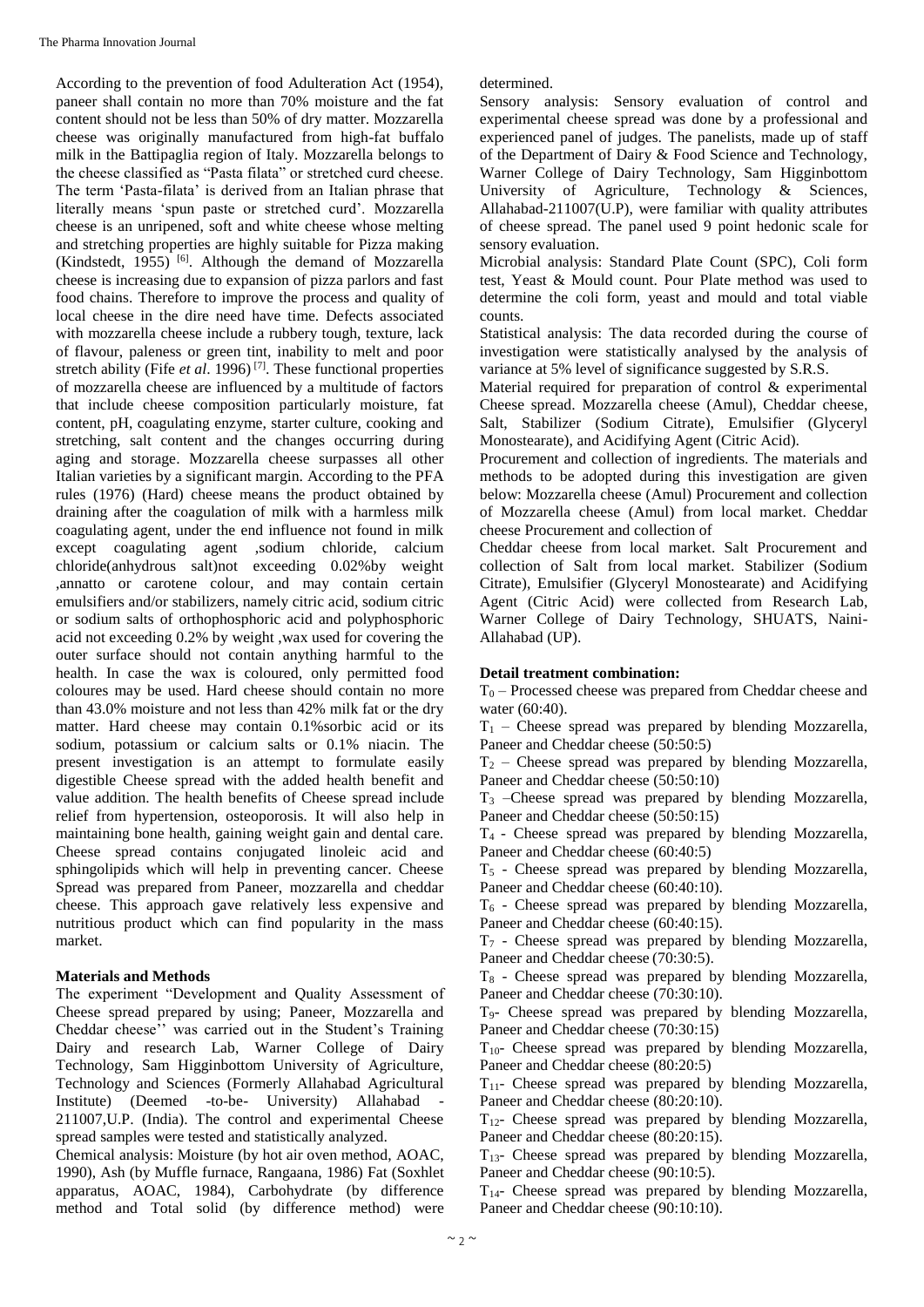T15- Cheese spread was prepared by blending Mozzarella, Paneer and Cheddar cheese (90:10:15).

#### **Plan of layout**

| Number of replication | : 5 |
|-----------------------|-----|
| Number of treatment   | :16 |

#### **Preaperation of cheese spread**

Cheese spread samples were prepared by using paneer, mozzarella and cheddar cheese. The natural cheese was temper at the temperature 21  $^0C$ , after tempering, cleaning was done to remove outer surface of paraffin layer from cheese and blend the natural cheese and paneer in the proper amount until the all the material gets melt and mixed

properly. Accoerding to PFA, Processed cheese spread means the product obtained by heating cheese with permitted emulsifiers and stabilizer namely Glycerol Monostearate (C17H35.COO.CH2.CHOH.CH2OH) and sodium citrate and acidifying agents namely vinegar, lactic acid, acetic acid, citric acid and phosphoric acid. Processed cheese spread may contains not more than 4% of anhydrous permitted emulsifiers and stabilizer, provided that the content of anhydrous inorganic, agents shall in no case exceed 3% of finished product. After mixing, blended mix was process at the temperature of  $65\text{ °C}$  for 3-5 minutes with the addition of stabilizer, emulsifier, salt and water. After mixing hot packaging were done and cooled to room temperature and store  $@4$ <sup>0</sup>C into the refrigerated condition.

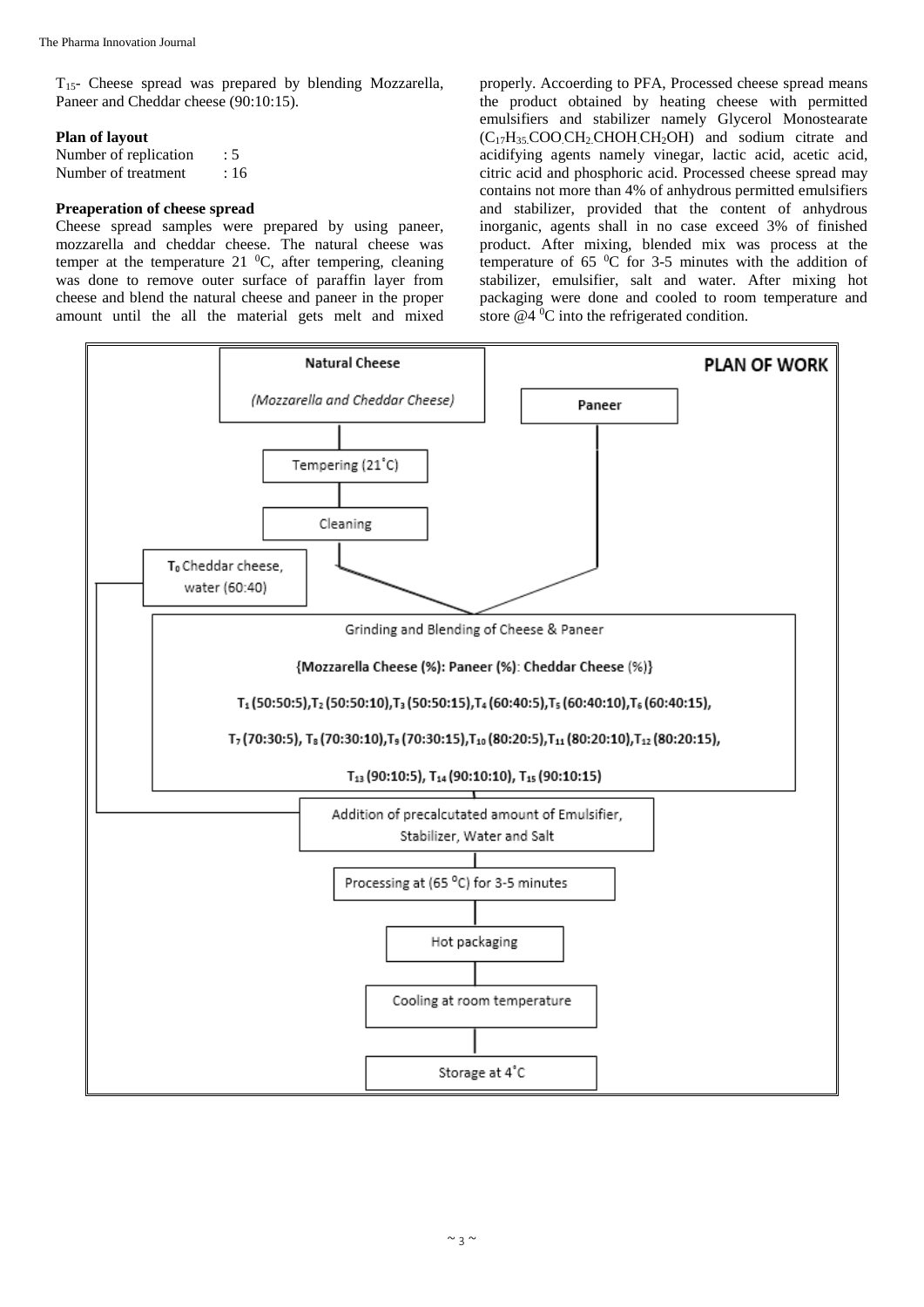| Sl. No.                                               | <b>Parameters</b>                                             | T <sub>0</sub> | $T_1$ | T <sub>2</sub> | T <sub>3</sub> | T <sub>4</sub> | $T_5$ | T <sub>6</sub> | T <sub>7</sub> | T <sub>8</sub> | T <sub>9</sub> | $T_{10}$ | $T_{11}$ | $T_{12}$ | $T_{13}$ | $T_{14}$ | $T_{15}$ |
|-------------------------------------------------------|---------------------------------------------------------------|----------------|-------|----------------|----------------|----------------|-------|----------------|----------------|----------------|----------------|----------|----------|----------|----------|----------|----------|
| <b>Chemical analysis</b>                              |                                                               |                |       |                |                |                |       |                |                |                |                |          |          |          |          |          |          |
|                                                       | Fat $(\%)$                                                    | 21.22          | 19.15 | 19.28          | 19.39          | 18.67          | 18.82 | 18.97          | 18.19          | 18.38          | 18.54          | 17.70    | 17.92    | 18.11    | 7.22     | 17.46    | 17.68    |
| <sup><math>\gamma</math></sup>                        | Protein (%)                                                   | 16.07          | 17.56 | 17.47          | 17.39          | 18.00          | 17.88 | 17.78          | 18.44          | 18.29          | 18.17          | 18.89    | 18.71    | 18.56    | 19.34    | 19.13    | 18.95    |
| 3.                                                    | Ash $(\%)$                                                    | 2.57           | 2.09  | 2.12           | 2.15           | 2.07           | 2.11  | 2.14           | 2.07           | 2.10           | 2.13           | 2.06     | 2.09     | 2.12     | 2.05     | 2.08     | 2.11     |
| 4.                                                    | Carbohydrate (%)                                              | 2.05           | 2.82  | 2.77           | 2.73           | 2.93           | 2.89  | 2.84           | 3.07           | 3.01           | 2.95           | 3.19     | 3.13     | 3.07     | 3.33     | 3.25     | 3.18     |
| כ.                                                    | Moisture $(\%)$                                               | 58.09          | 58.38 | 58.36          | 58.34          | 58.33          | 58.3  | 58.27          | 58.23          | 58.22          | 58.21          | 58.16    | 58.15    | 58.14    | 58.06    | 58.08    | 58.08    |
| 6.                                                    | Total solids (%)                                              | 41.91          | 41.62 | 41.64          | 41.66          | 41.67          | 41.7  | 41.73          | 41.77          | 41.78          | 41.79          | 41.84    | 41.85    | 41.86    | 41.94    | 41.92    | 41.92    |
| Organoleptic characteristics of cheese spread samples |                                                               |                |       |                |                |                |       |                |                |                |                |          |          |          |          |          |          |
| ⇁                                                     | Color appearance score                                        | 8.03           | 8.00  | 7.79           | 7.51           | 7.30           | 7.28  | 7.48           | 7.38           | 7.40           | 7.54           | 7.60     | 7.46     | 7.60     | 7.50     | 7.20     | 7.48     |
| 8.                                                    | Flavor & taste score                                          | 7.94           | 7.60  | 7.30           | 7.44           | 7.48           | 7.56  | 7.18           | 7.50           | 7.14           | 7.36           | 7.44     | 7.34     | 7.40     | 7.60     | 7.34     | 7.44     |
| 9.                                                    | Body and texture score                                        | 8.04           | 7.99  | 7.70           | 7.56           | 7.44           | 7.30  | 7.54           | 7.14           | 7.34           | 7.62           | 7.52     | 7.50     | 7.48     | 7.34     | 7.12     | 7.26     |
| 10.                                                   | Overall acceptability                                         | 8.04           | 7.88  | 7.59           | 7.50           | 7.40           | 7.38  | 7.54           | 7.34           | 7.29           | 7.50           | 7.52     | 7.43     | 7.51     | 7.48     | 7.22     | 7.39     |
| <b>Microbial Analysis</b>                             |                                                               |                |       |                |                |                |       |                |                |                |                |          |          |          |          |          |          |
| 11.                                                   | <b>Standard Plate Count</b><br>$(\times 10^3 \text{ Cfu/gm})$ | 8.40           | 8.20  | 8.40           | 8.60           | 8.20           | 8.40  | 8.20           | 8.60           | 8.40           | 8.60           | 8.20     | 8.40     | 8.40     | 8.20     | 8.40     | 8.40     |
| 12.                                                   | Yeast & Mould count<br>(Per gm)                               | 4.00           | 3.80  | 4.00           | 3.80           | 4.00           | 3.80  | 4.00           | 3.80           | 4.00           | 3.80           | 4.00     | 4.00     | 3.80     | 4.00     | 3.80     | 4.00     |
| 13.                                                   | Coli form count                                               | Nil            | Nil   | Nil            | Nil            | Nil            | Nil   | Nil            | Nil            | Nil            | Nil            | Nil      | Nil      | Nil      | Nil      | Nil      | Nil      |

**Table:** Average of data obtained on different parameters of Cheese Spread samples prepared from Paneer, Mozzarella & Cheddar cheese: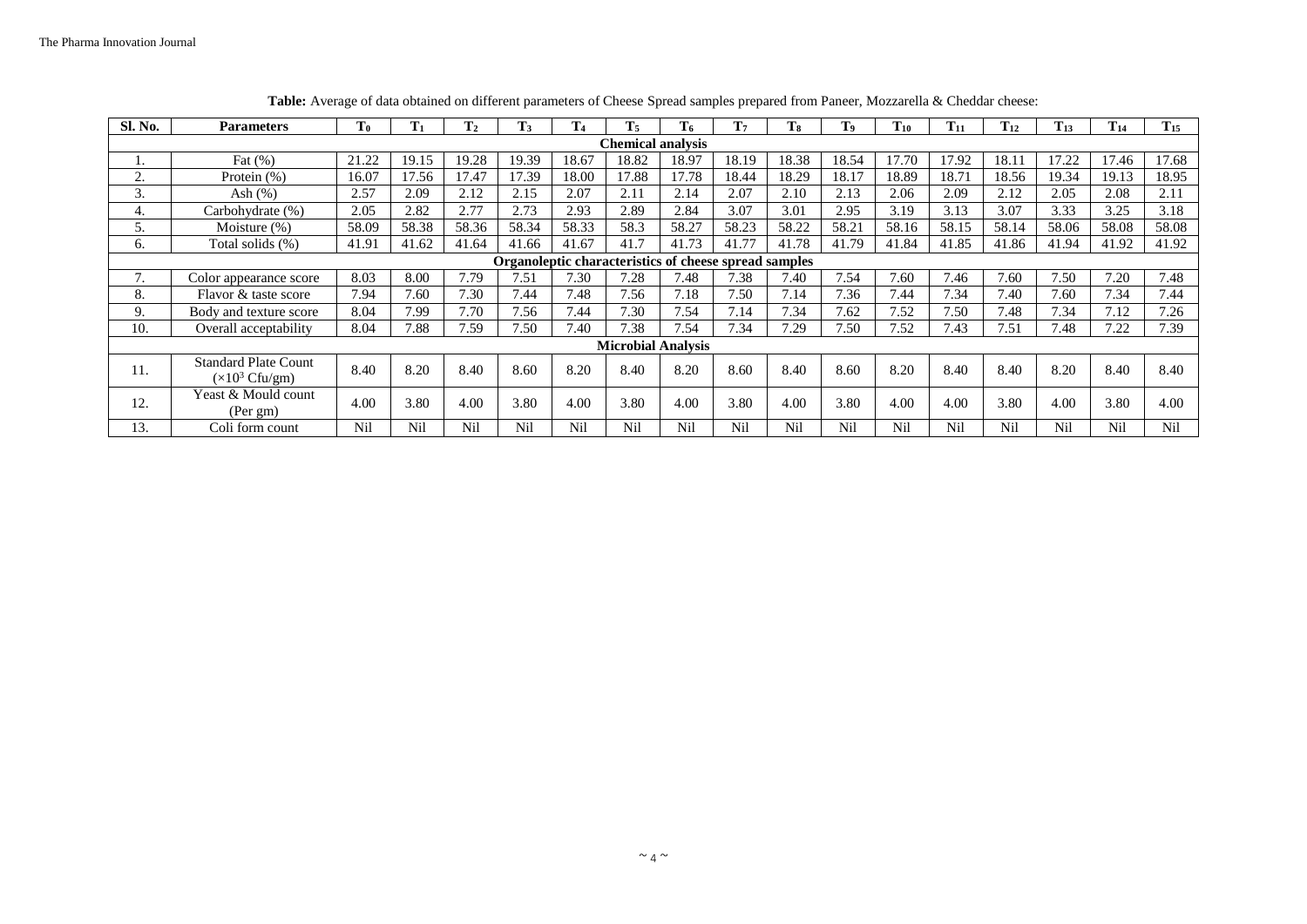#### **Results and Discussion**

# **Proximate composition of control and experimental cheese spread**

#### **Moisture**

It was observed that moisture content varied from 58.38to 58.34%.It was also observed that the moisture content in cheese spread decreased with the increase in cheddar cheese level, which may however results in storage life. This may be due to cheddar cheese characteristics in the cheese spread. The water retention capacity was reported to decrease with decreasing level of protein content (Rhee *et al*., 1981).

#### **Ash**

The ash content of cheese spread increased as the substitution level increased and it was the highest 2.15% at 50:50:15(M: P: C) substitution level.

#### **Fat**

The fat content of cheese spread ranged from 19.15%- 19.39%. The increase in fat content was observed with increasing extent of substitution of cheddar cheese as it might be due to high oil absorption capacity of cheddar cheese in comparison with mozzarella and paneer.

#### **Protein**

The protein content decreased from 17.56%-17.39% with increasing the concentration of cheddar cheese in the blends. The decrease in protein content of supplemented cheese might be the result of the lower protein content of cheddar cheese.

#### **Carbohydrate**

Cheese spread made with 50:50:15 (M: P: C) had lower carbohydrates content than other cheese made with the composites. The control, however, had the lowest carbohydrate content.

#### **Total Solids**

It was observed that total solid was increasing with decrease in moisture. It ranged from 41.62%-41.66%.

# **Microbial analysis of control and experimental cheese spread**

## **Coli forms**

It is evident from the data on coli form test in control and experimental cheese spread samples were 100% negative .It shows the absence of coli forms which means that strict hygienic procedure was maintained during the preparation.

## **Yeast and Mould**

From the table it is evident that yeast and mould test in control and experimental cheese spread was 100% negative.

#### **SPC**

The data presented in table indicates that least bacterial population 8.20  $x10^3$ cfu/g was observed in T<sub>1</sub>. The highest bacterial population  $8.60 \times 10^3$ cfu/g was observed in T<sub>3</sub>. The growth observed could be due to post-processing contamination.

#### **Sensory Evaluation Color & Appearance**

The mean sensory scores for color and flavor of cheese spread are presented in table. The result of sensory scores for color and appearance revealed that the mean sensory score was highest for the  $T_1$  (50:50:05).

#### **Flavor and Taste**

The result of sensory scores for flavor and taste revealed that the highest mean sensory score was for  $T_1$  (50:50:05).

## **Body and Texture**

According to Suknark *et al*., (1998), texture of cheese spread products is one of the most important characteristics affecting consumer acceptance. The result of sensory scores for Body and Texture revealed that the mean sensory score was highest for  $T_1$  (50M: 50P:05C).

## **Overall Acceptability**

The result of sensory scores for overall acceptability revealed that the mean sensory score was highest for  $T_1$  (50M: 50P:05C).

The studies demonstrated that incorporation of Mozzarella, Paneer and cheddar cheese influenced physical and chemical properties in cheese spread. It was found that treatment  $T_1$ was best in the chemical analysis because it contained highest amount of protein, fat, carbohydrate and lowest in ash. On the basis of the result of mean sensory score it was concluded that the cheddar may be included successfully up to  $05\%$  (T<sub>1</sub>) which increased the protein content and lowered the ash without affecting the sensory scores adversely. Although the high mean scores fpr flavor, texture, color and overall acceptability indicated that all the cheese spreads were of good quality.

The result of this research revealed that acceptable cheese spread could be processed from 50% Mozzarella cheese +  $50\%$  Paneer +  $05\%$  Cheddar cheese. The nutritive value of cheddar cheese in the cheese spread could improve the nutritional status of people who consumes processed cheese /cheese spread as dairy food. So the study had also shown that utilization of Mozzarella, Paneer and cheddar cheese in cheese spread making can be increased and encouraged.

#### **Conclusion**

From the investigation, it is evident that Mozzarella, Paneer and Cheddar cheese can be effectively used in the formulation of cheese spread by properly blending it in appropriate proportions with other ingredients like salt, emulsifier and stabilizer.

The data obtained from Organoleptic evaluation showed that the cheese spread sample in the treatment  $T_1$  (50:50:05) was found to be more acceptable in terms of sensory analysis.

On the basis of microbiological analysis the formulated Cheese spread sample in treatment  $T_1$  (50:50:05) showed satisfactory results for SPC and Yeast & Mould counts.

#### **References**

- 1. Bhattacharya *et al.* Sludus on the method of production and shelf life of paneer. J. Fd. Sci. Tech. 1971; 7:117- 119.
- 2. Bandyopadhyay AK, Mathur BN. Indian Milk Products: A compendium Dairy India, 1987.
- 3. David J. 1st ed., Pg. No. 165-188, Technological advances in cheese & fermented milk products. ISBN: 2008; 81:225-0473-6.
- 4. Fox PF. 2nd edi. Processed cheese products. Cheese: Chemistry, Physics and microbiology. 1999; 467-505.
- 5. Fire RL, McMohon DJ, Oberg CJ, Functionality of low fat mozzarella cheese. J. Dairy Sci. 1996; 79:1903-1910.